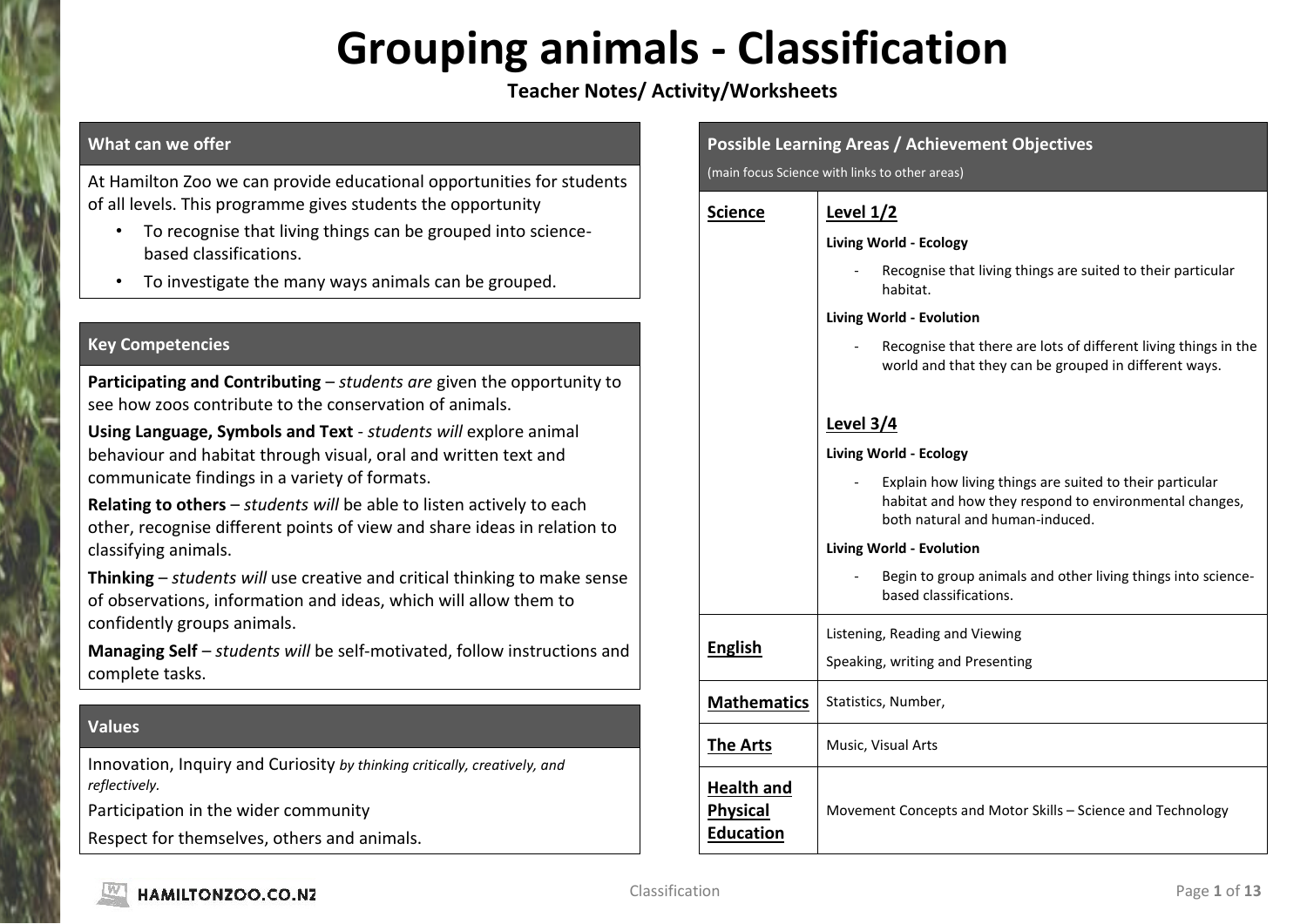#### **Learning Intentions**

- Respect self, others and the environment
- Communicate effectively
- Solve problems efficiently

#### **Teacher Notes**

Dividing things into groups on the basis of similarities and differences is something that is done every day. Imagine going into a library to find a book if there was no grouping: you would have to look through thousands of books to find the one that you wanted.

Scientist use a similar process to group. There are a couple of groupings before we can look at the animals at the zoo.

- 1. Living or Non-living
- 2. Plant or animal

Animals can then be broken down into two groups. Vertebrates (those with a spine) and invertebrates (those without a spine). Although we use invertebrates here at the zoo to feed some of our animals we will be looking at vertebrates.

Vertebrates can be split into 5 main groups. Mammals, Amphibians, Reptiles, Birds and Fish. (please remember for each group there can always be exceptions)

#### **Mammals**

- They are warm blooded
- They have fur, hair or wool
- They give birth to live young (exception here is that platypus and echidna lay eggs)
- The mother feeds milk to their young
- They all have lungs

#### **Birds**

- They are warm blooded
- They have feathers
- They lay eggs with hard shells

They have a beak, two wings and two legs

### **Reptiles**

- They are cold-blooded
- They have hard leathery scales
- Most have 4 limbs and a tail (exception here is the snake has no limbs)
- Most lay eggs with leathery shells
- They have lungs

### **Amphibians**

- They are cold blooded
- Young have gills and adults have lungs
- Moist scale less skin
- Webbed feet
- Young live in water, adults live on land

### **Fish**

- They are cold blooded
- They live in water
- They have gills
- They have scales and fins
- They lay soft eggs

**Warm blooded animals**: are able to generate heat internally and maintain a constant body temperature that can differ from the surrounding air temperature.

**Cold blooded animals**: are not able to maintain a constant internal body temperature. The temperature of cold blooded animals is determined by the temperature of the surrounding environment. An example of this is the reptile that needs to sit in the sun to warm up and sit in holes in the ground to cool down.

### **Vocabulary**

Vertebrate, invertebrate, cold-blooded, warm-blooded, vertebra, species, amphibians, mammals, reptiles, fish, birds, regulation, endotherms, ectotherms, adaptation, aquatic, carnivore, herbivore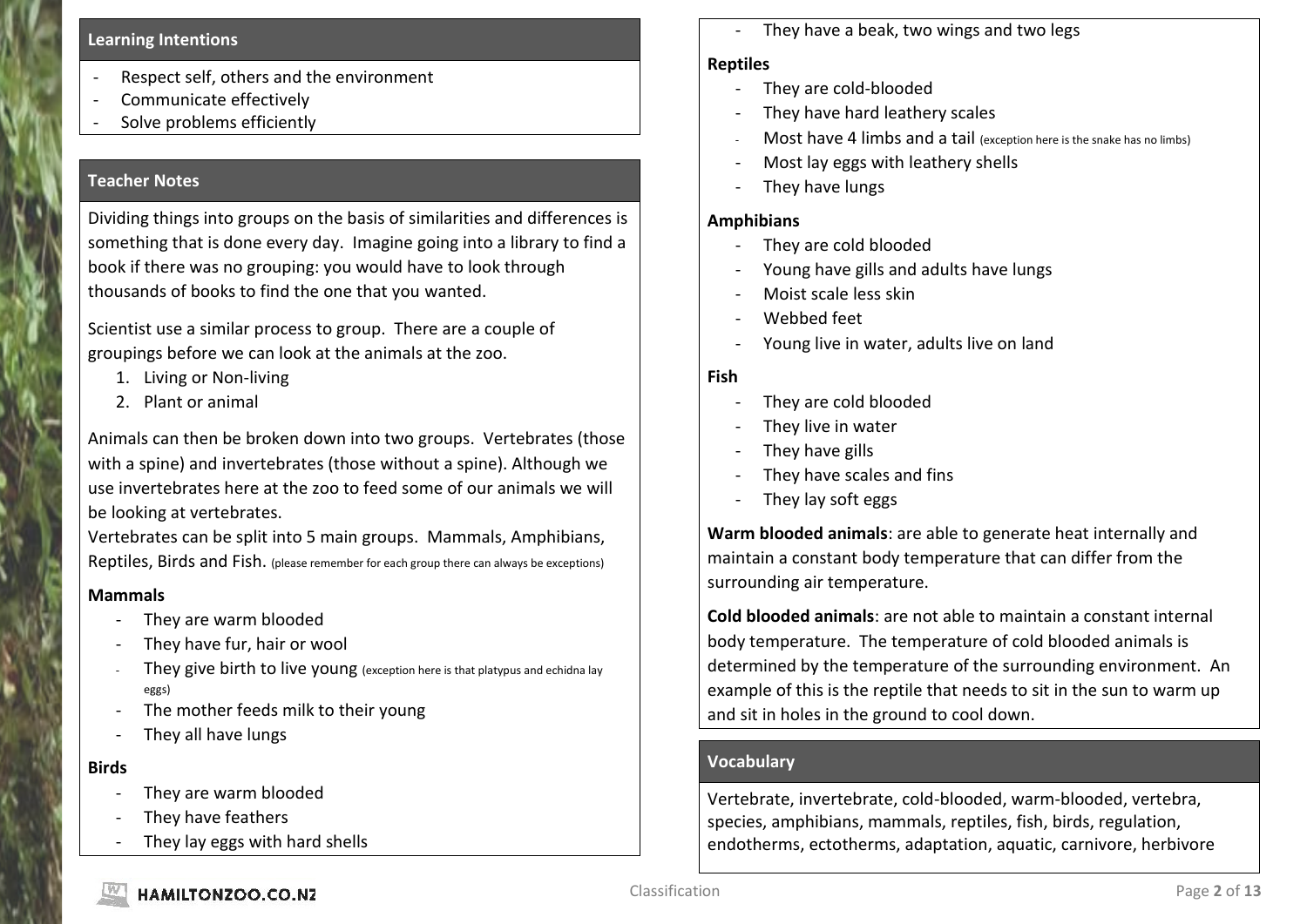#### **Pre-visit Learning**

- Think about the different ways things around us can be grouped. Ask the class to choose everyday items like buttons or pencils and group them in as many different ways they can think of.
- Find out the names of students' pets. Can they classify the pets just from their names? Get them to draw their pets; is it easier to classify them now?
- Get students to cut out animal pictures from magazines. Can they put them into piles of similar ones? Discuss the problems that arise. Get them to think about body coverings, breeding strategy and mode of breathing.
- Make students aware of the difference between vertebrates and invertebrates.
- Activity What group do I come from? (see activity details)

### **Learning at the Zoo**

- Zoo educator can reinforce classifying of animals. Look at the 5 different groups of vertebrates. Look at examples they may find here at the zoo and talk about their special features.
- Worksheet Observing animals
- Worksheet Where can I hide?
- Worksheet Observing Animals
- Worksheet Bird, reptile, mammal, amphibian or fish?
- Worksheet Who am I? Scavenger Hunt
- Choose animals to sketch the patterns on their fur, skin etc.

### **Post-visit Learning**

- Worksheet Fur, feathers, skin or scales?
- Worksheet Classifying vertebrates
- Worksheet Classification Key
- Design a classification flow chart with the understanding that you have of each animal.

## **What group do I come from??**

This game/activity can be used as a group or individual activity at school.

Cut out cards (see below) and get students to try and place these in the correct groups. This activity could be used as a before view and after view. It is also a way of introducing some of the vocabulary used when classifying animals.

### **References and Resources**

#### **Animal Classification Game** -

http://www.pbslearningmedia.org/asset/lsps07 int\_animalclass/ *This webpage has facts about each animal group but also an interactive online grouping game.*

**A-Z Animals** - http://a-z-animals.com/reference/animal-classification/ *This webpage is full of animal information including classification/ taxonomy.*

**Who Am I?** by Gervase Phinn, 2012 (picture book)

**Mammals** - www.youtube.com/watch?v= YSCLSFm2eA#t=53 *Discover Channel Clip*

**Classification of Species** - [www.sciencechannel.com/tv-shows/greatest](http://www.sciencechannel.com/tv-shows/greatest-discoveries/videos/100-greatest-discoveries-classification-of-species.htm)[discoveries/videos/100-greatest-discoveries-classification-of-species.htm](http://www.sciencechannel.com/tv-shows/greatest-discoveries/videos/100-greatest-discoveries-classification-of-species.htm) *Science Channel Clip*

**1. [Mammals: Investigating a Group of Animals](http://scienceonline.tki.org.nz/What-do-my-students-need-to-learn/Building-Science-Concepts/Titles-and-concept-overviews/Mammals-Investigating-a-Group-of-Animals) -** [scienceonline.tki.org.nz › ... ›](mammals:%20Investigating%20a%20Group%20of%20Animals%20/%20Titles%20and%20...)  [Titles and concept overviews](mammals:%20Investigating%20a%20Group%20of%20Animals%20/%20Titles%20and%20...)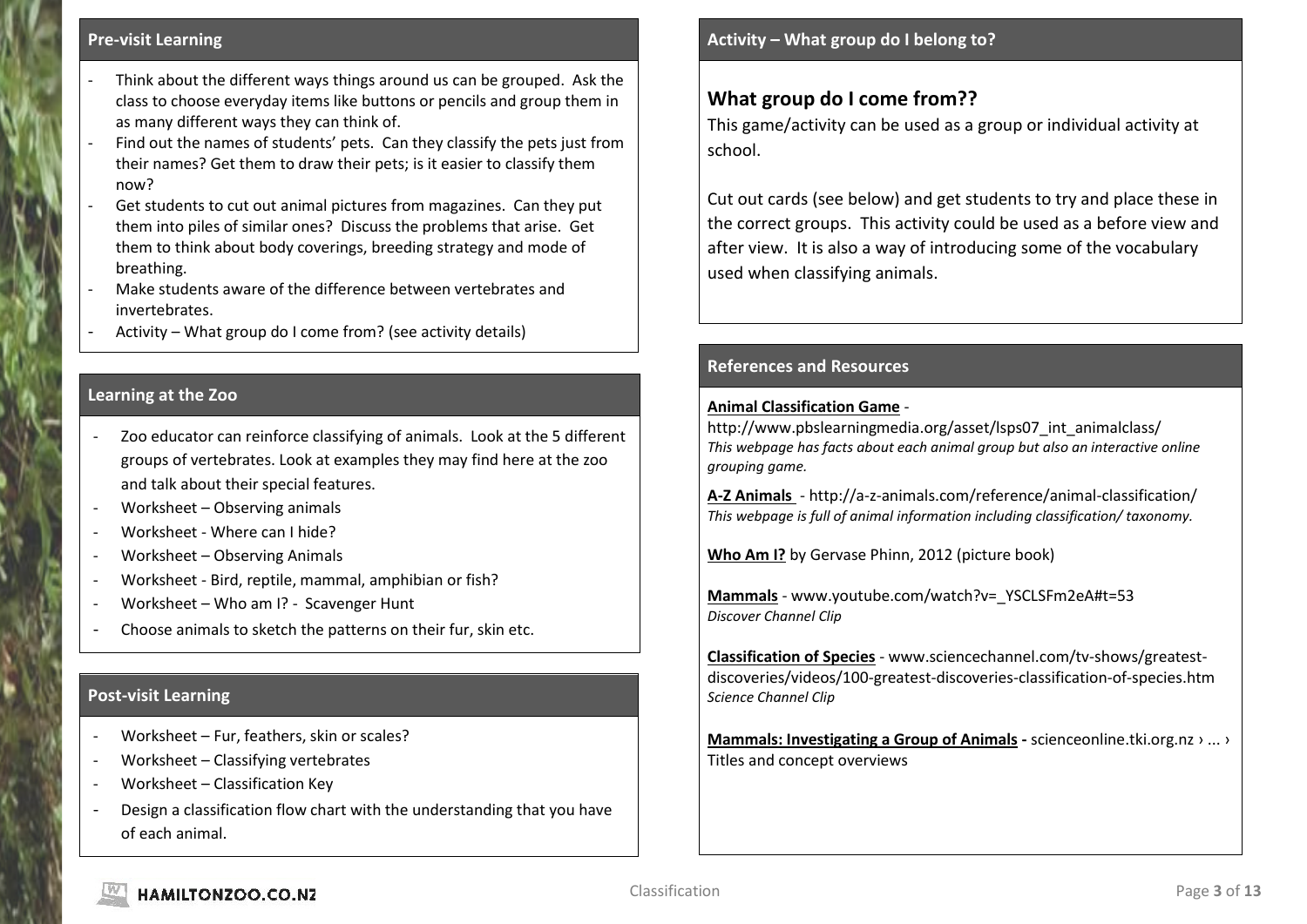## Classifying Vertebrates

Vertebrates all have similarities and differences. This makes grouping clearer. Get students to answer the question first then list animals at the zoo that belong to each group.

|               | What is my body<br>covering? | What do I use to<br>breathe? | How do I have<br>babies? | Am I warm-blooded<br>or cold-blooded? | Animals of this group |
|---------------|------------------------------|------------------------------|--------------------------|---------------------------------------|-----------------------|
| Fish          |                              |                              |                          |                                       |                       |
| Amphibian     |                              |                              |                          |                                       |                       |
| Reptile       |                              |                              |                          |                                       |                       |
| <b>Bird</b>   |                              |                              |                          |                                       |                       |
| <b>Mammal</b> |                              |                              |                          |                                       |                       |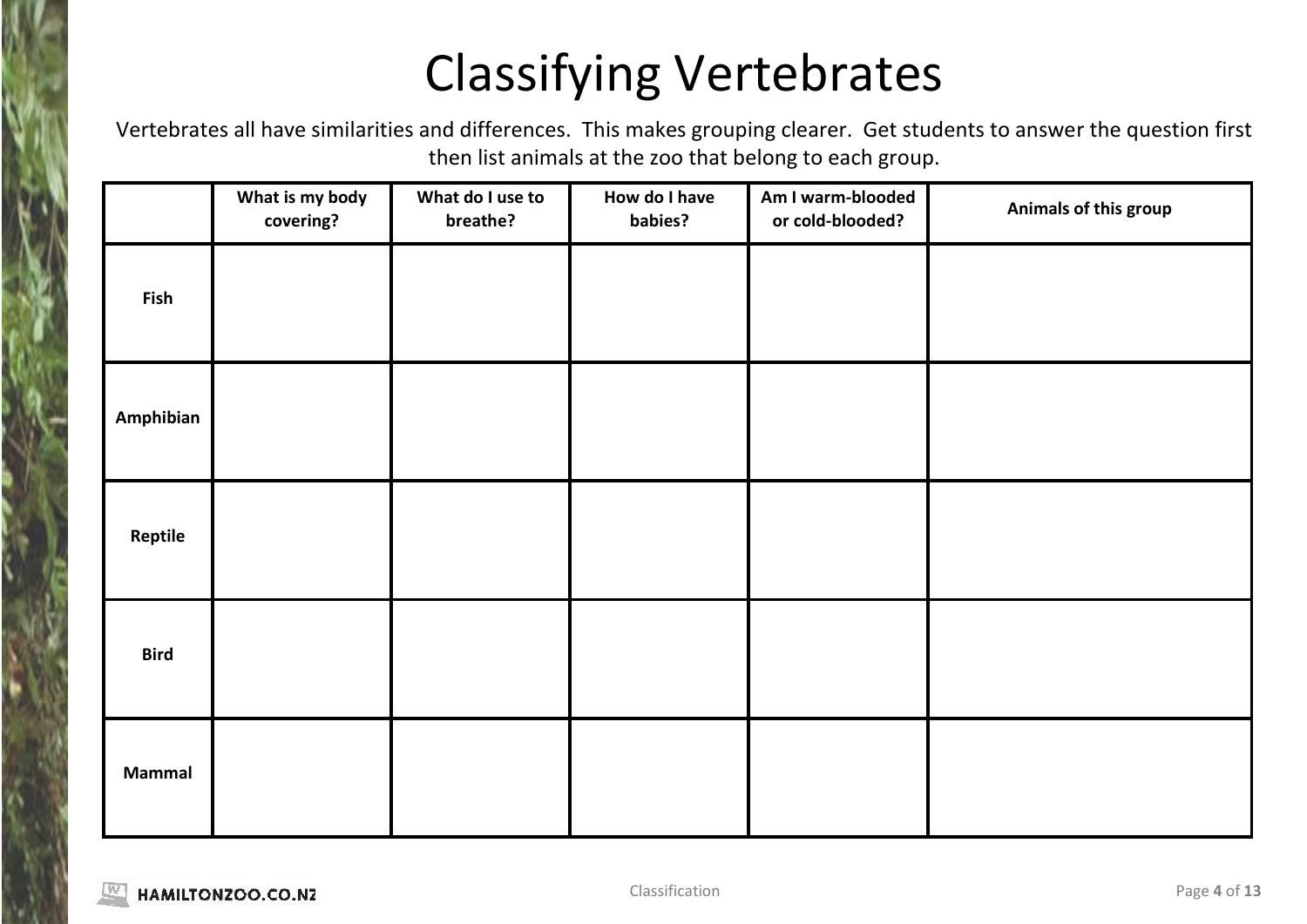## Where can I hide? – Camouflage

Can you put animals you see at the zoo into the right habitat?

Look at the animal signs for your answers or their colourings/markings of their fur or skin may give you a clue  $\odot$ 

| Savannah - Grasslands | Rainforest      |
|-----------------------|-----------------|
| <b>Bush</b>           | <b>Wetlands</b> |

\*answers can also be found on our website under each individual animal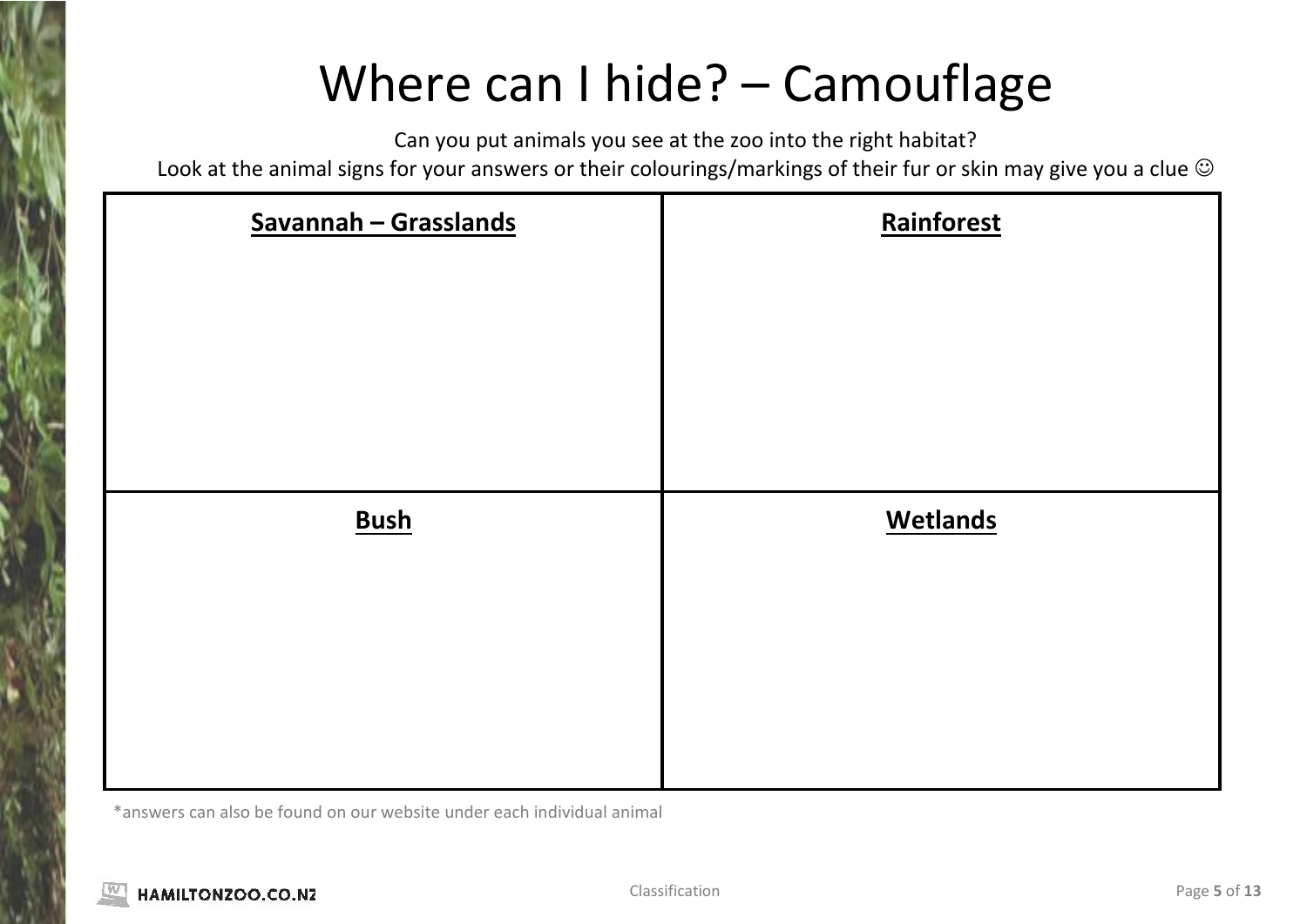## Fur, feathers, skin or scales?

Draw lines to connect animal coverings with animal groups and animals.



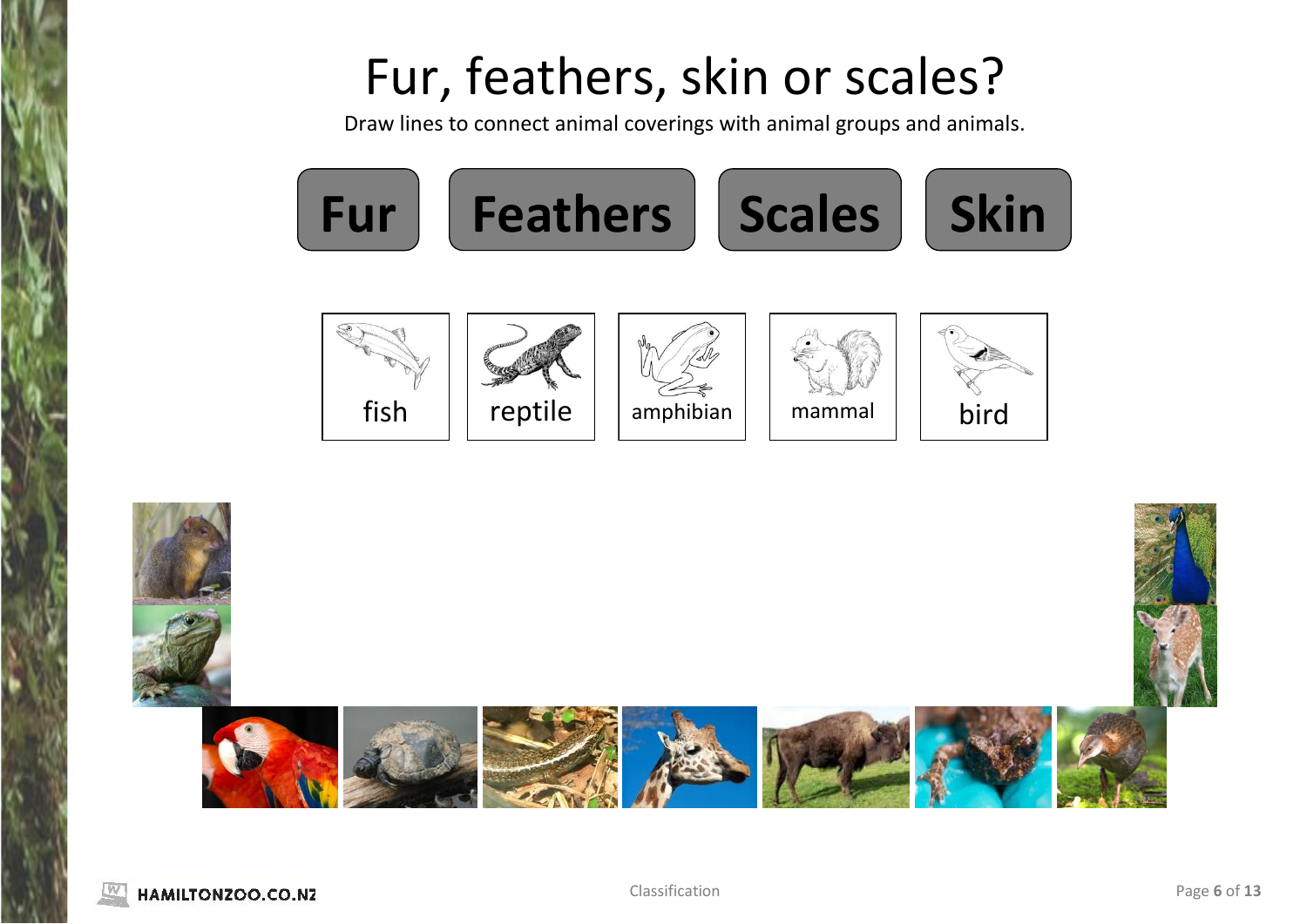# What group do I come from?

(Activity cards page 1 of 3 – Cut out cards to use for Activity)

| <b>Mammals</b>              | I have a<br>backbone | I can be<br>covered in<br>fur/wool/hair | I carry babies<br>in my<br>stomach            | <b>Babies are</b><br>fed milk |
|-----------------------------|----------------------|-----------------------------------------|-----------------------------------------------|-------------------------------|
| am warm<br>blooded          | I have lungs         | I have ear<br>flaps                     | Most animals<br>in this group<br>live on land | am warm<br>to touch           |
| <b>Birds</b>                | I have a<br>backbone | I am covered<br>in feathers             | I lay eggs                                    | I am warm<br>blooded          |
| My eggs have<br>hard shells | am warm to<br>touch  | I have lungs                            | Most in this<br>group can fly                 |                               |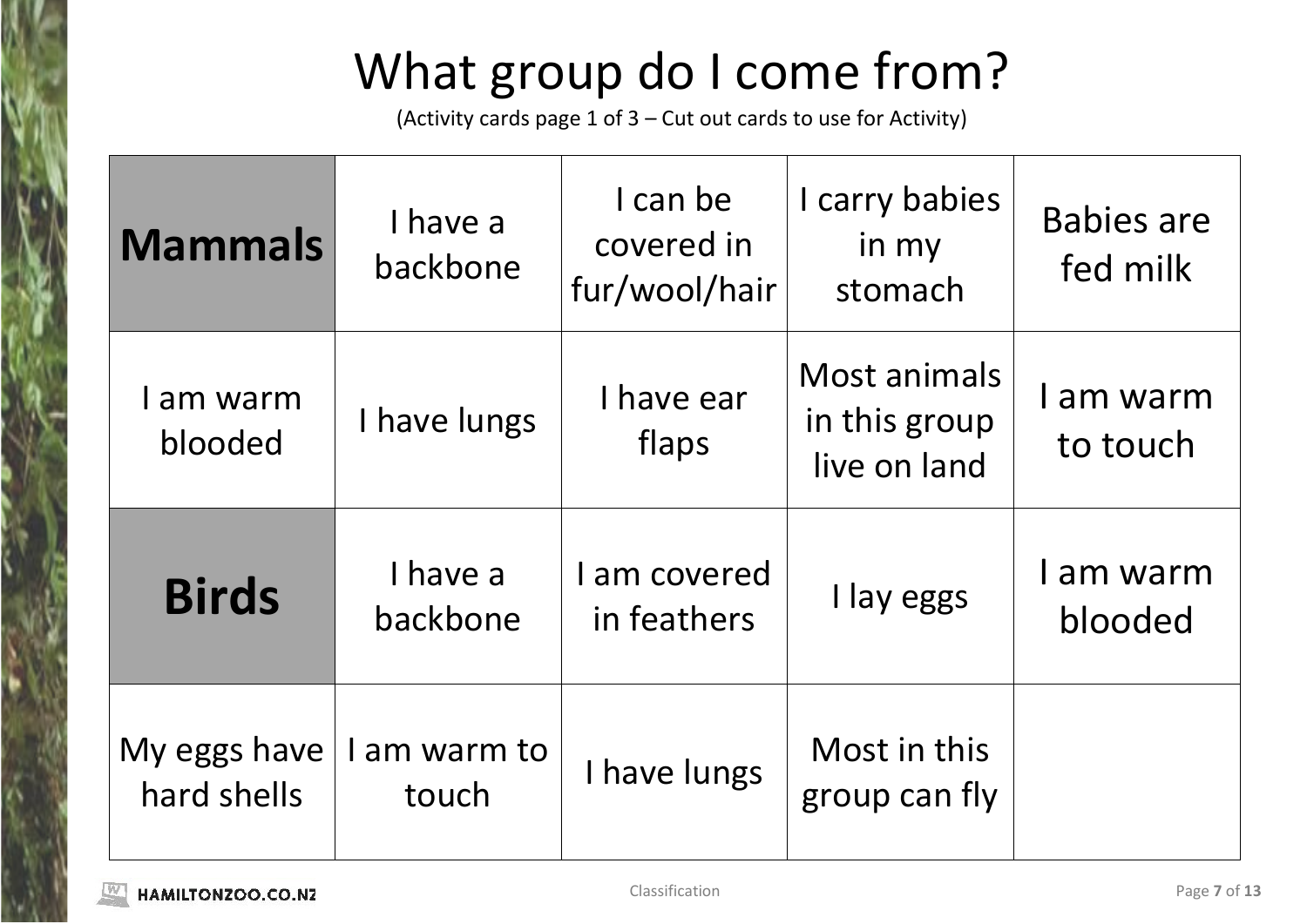# What group do I come from?

(Activity cards page 2 of 3 – Cut out cards to use for Activity)

| <b>Reptiles</b>                       | I have a<br>backbone   | I am cool to<br>touch      | I lay eggs                                  | My eggs are<br>leathery to<br>touch |
|---------------------------------------|------------------------|----------------------------|---------------------------------------------|-------------------------------------|
| Most in this<br>group live on<br>land | I am cold<br>blooded   | I have lungs               | My body is<br>covered in<br>leathery scales |                                     |
| <b>Amphibians</b>                     | I have a<br>backbone   | I lay eggs                 | My eggs are<br>soft jelly<br>covered        | Young have<br>gills                 |
| <b>Adults have</b><br>lungs           | Young live in<br>water | Most do not<br>have scales | I am cold to<br>touch                       | I am cold<br>blooded                |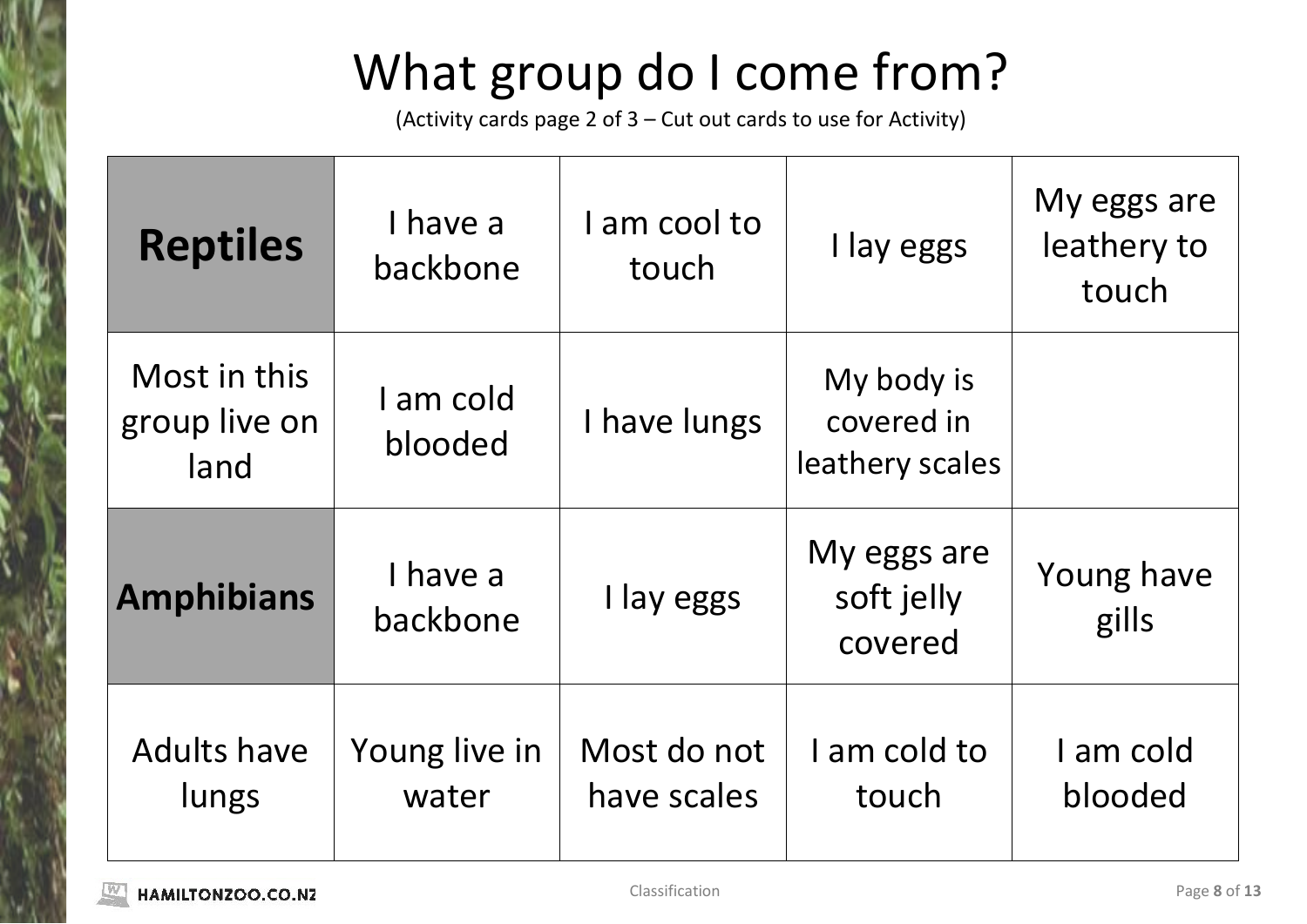# What group do I come from?

(Activity cards page 3 of 3 – Cut out cards to use for activity)

| <b>Fish</b>                                  | I have a<br>backbone             | Live in water                 | I lay eggs                                 | I have gills                                    |
|----------------------------------------------|----------------------------------|-------------------------------|--------------------------------------------|-------------------------------------------------|
| I am covered<br>in scales                    | I have fins                      | I am cold<br>blooded          | My eggs are<br>soft                        | I have cartilage<br>skeleton instead<br>of bone |
| <b>Invertebrates</b>                         | I have no<br>backbone            | I can have 6<br>or more legs  | I can have<br>many eyes                    | I have<br>hemolymph<br>instead of blood         |
| I can have<br>feelers, stings or<br>antennae | I can be<br>brightly<br>coloured | Some in this<br>group can fly | I can be tiny<br>but don't get<br>very big |                                                 |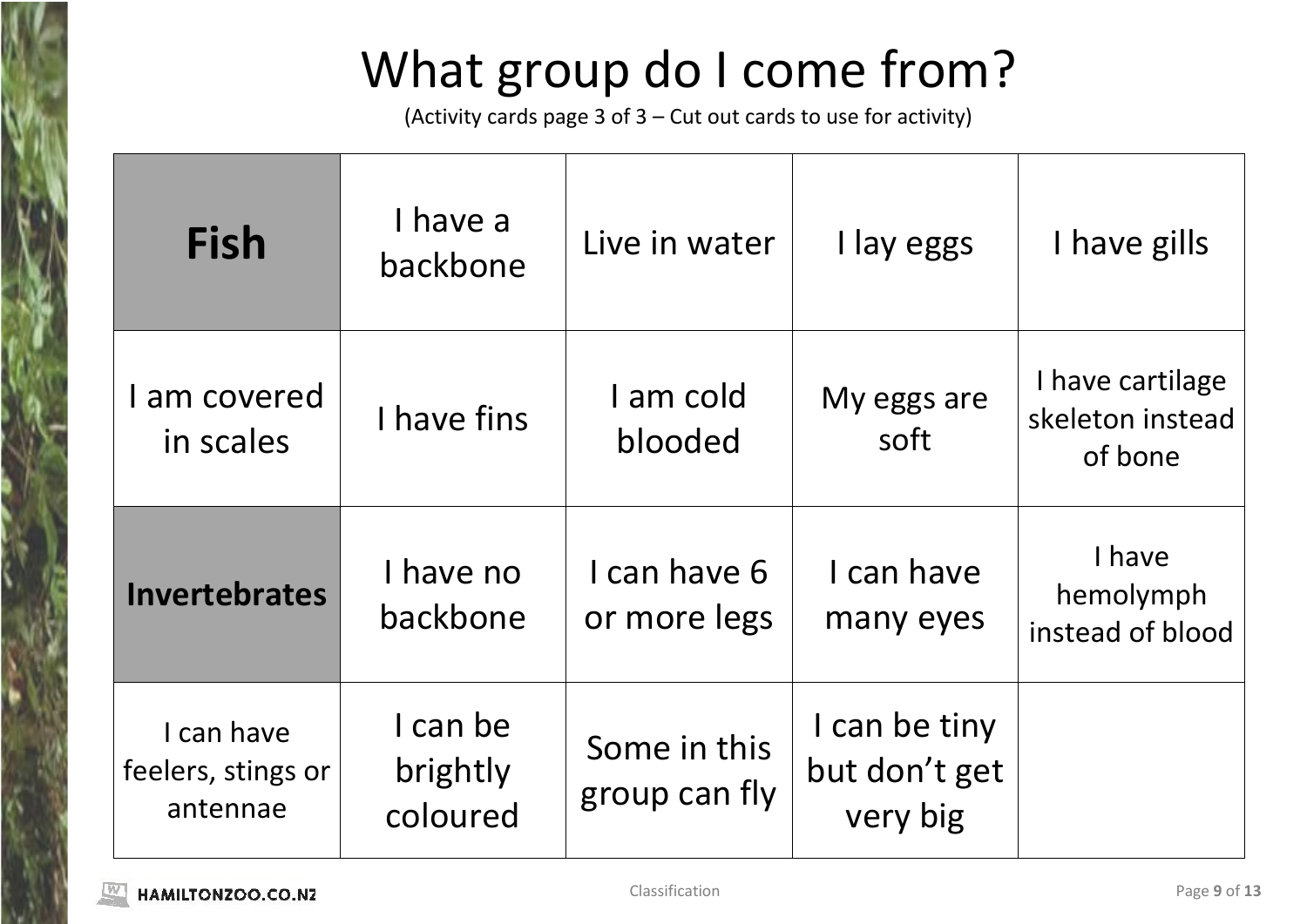## Observing animals

Use this table to observe the animals while at the zoo and then find ways to group them.

| <b>ANIMAL</b> | <b>COVERING</b> | <b>FOOD</b>  | <b>LIMBS</b>   | <b>TAIL</b> | <b>SIZE</b>  |
|---------------|-----------------|--------------|----------------|-------------|--------------|
| human         | skin, hair      | plants, meat | 2 arms, 2 legs | no          | medium       |
| giraffe       |                 |              |                |             |              |
| ostrich       |                 |              |                |             |              |
| tiger         |                 |              |                |             |              |
| kea           |                 |              |                |             |              |
| gecko         |                 |              |                |             |              |
| rhino         |                 |              |                |             |              |
| frog          |                 | insects      |                | adults no   |              |
| fish          | wet scales      | plants, meat | none           | yes         | mainly small |
| chimp         |                 |              |                |             |              |
| tui           |                 |              |                |             |              |

Looking at the characteristics of the animals above can you find different ways to group the animals? What would your groups be?

- -
- -
- -

-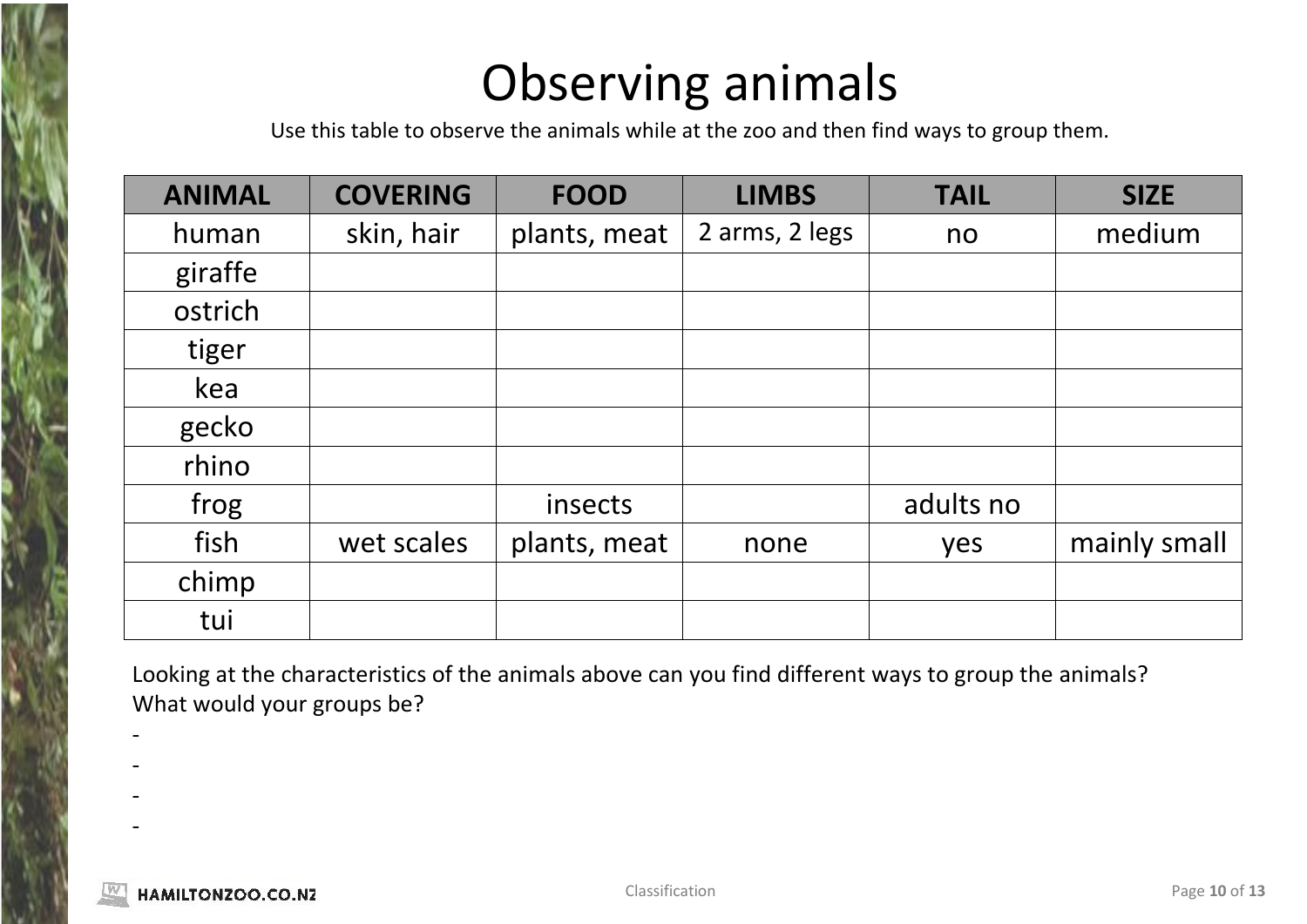## Classification Key

With a bit of research can you find an animal that fits each description to complete the key?

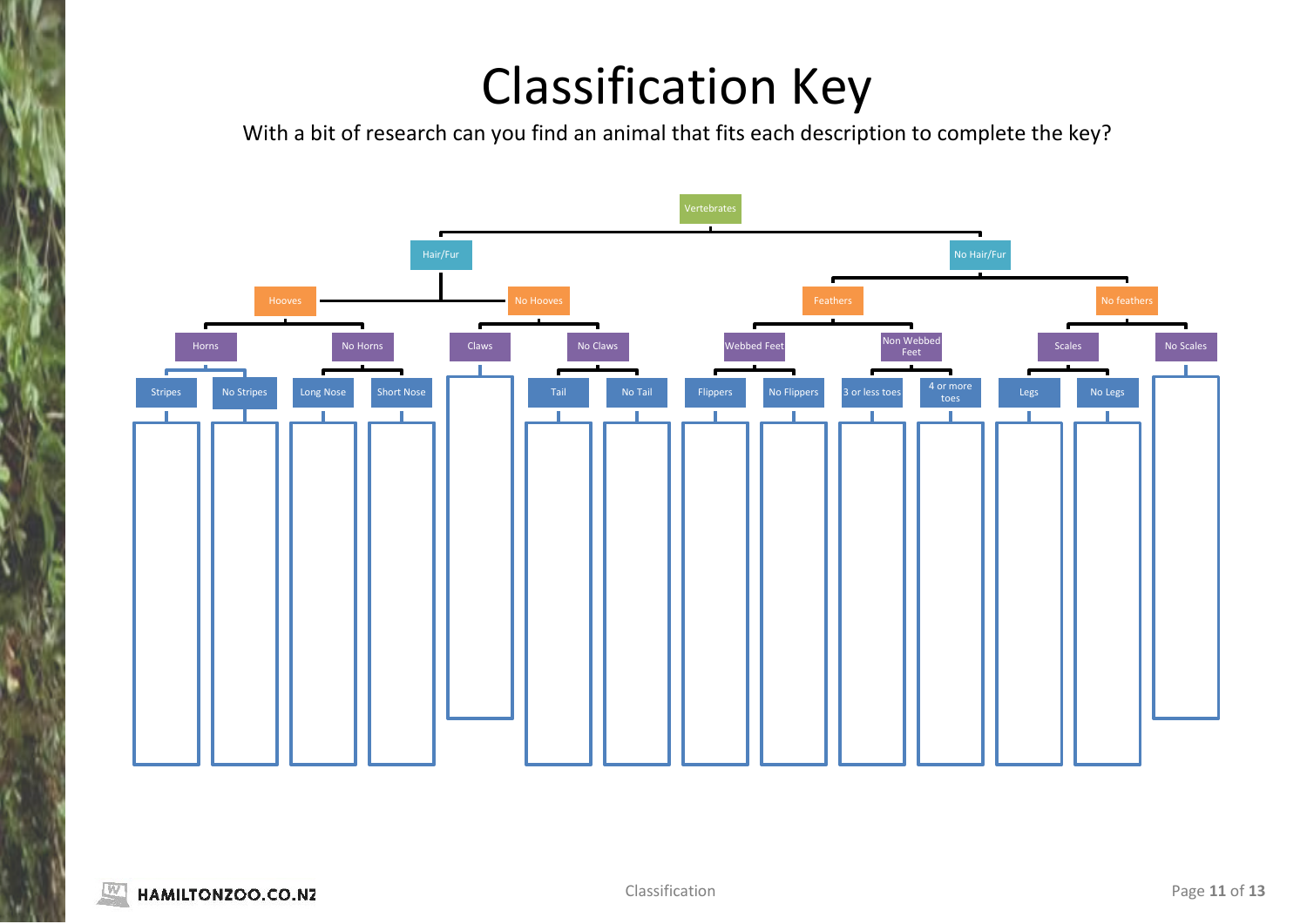## Bird, reptile, mammal, amphibian or fish?

Can you find the following animals? Look at their body coverings and complete the sentences.

| A gecko is a _______________, it is covered in ____________.                                                    |                                                    |
|-----------------------------------------------------------------------------------------------------------------|----------------------------------------------------|
| A capuchin is a ___________, it is covered in __________.                                                       | One type of animal group you may not<br>have seen. |
| A tiger is a _____________, it is covered in __________.                                                        | Which group of animals is this?                    |
| A red panda is a __________, it is covered in __________.                                                       |                                                    |
| A kaka is a ______________, it is covered in ___________.                                                       | Draw one below.                                    |
| A turtle is a _______________, it is covered in ____________.                                                   |                                                    |
| A frog is an ______________, it is covered in ___________.                                                      |                                                    |
| An ostrich is a ______________, it is covered in ___________.                                                   |                                                    |
| A tuatara is a ____________, it is covered in __________.                                                       |                                                    |
| A rhino is a _______________, it is covered in ___________.                                                     |                                                    |
| A lemur is a definition of the state of the state of the state of the state of the state of the state of the s  |                                                    |
| A macaw is a series and solution of the series of the series of the series of the series of the series of the s |                                                    |